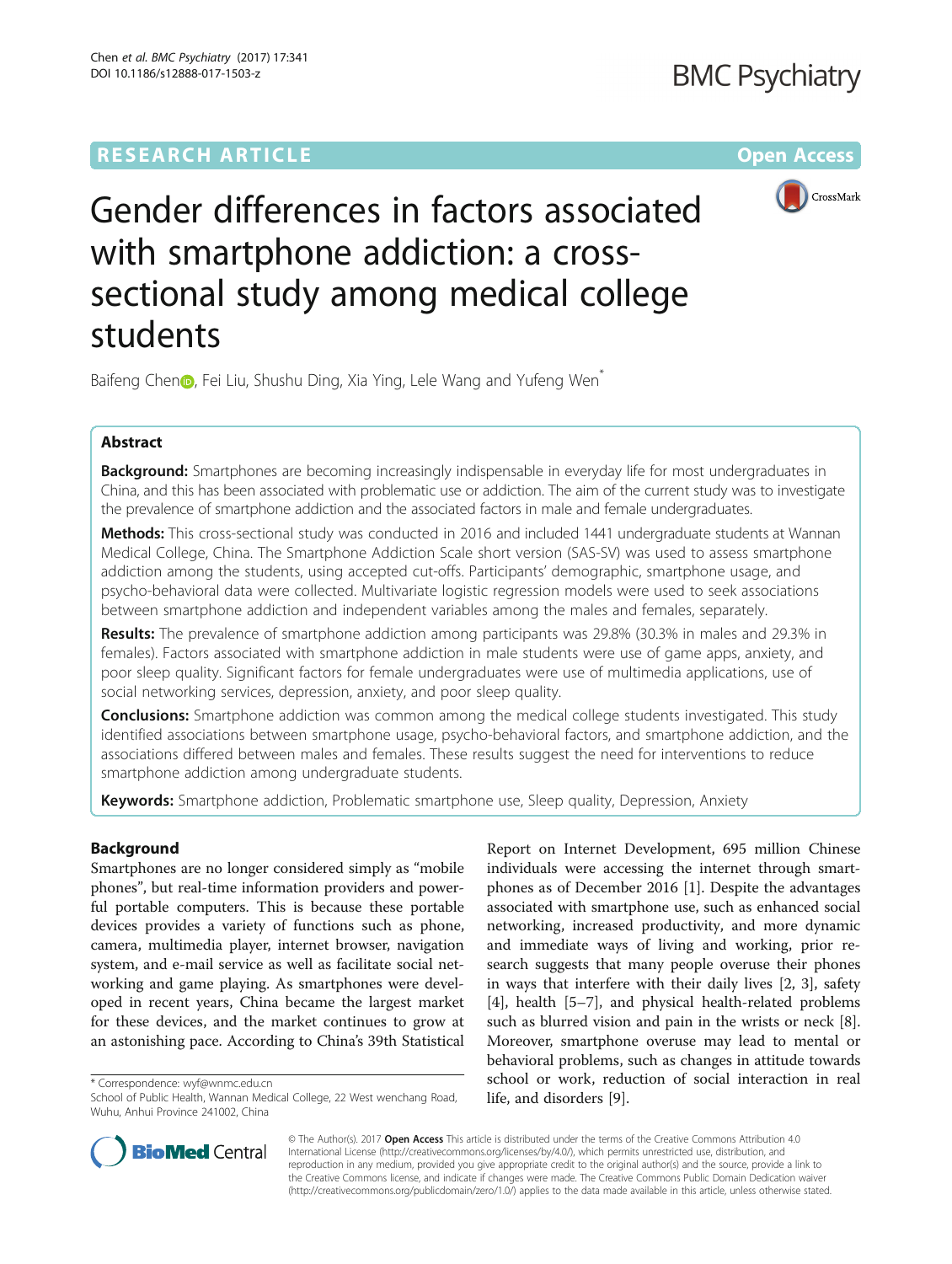Griffiths operationally defined technological addiction as a type of non-chemical behavioral addiction that involves human-machine interaction [[10](#page-7-0)]. Gambling addiction, which is the most well-known behavioral addiction, has been categorized within "substance-related and addictive disorders" in the latest version of Diagnostic and Statistical Manual of Mental Disorders (DSM-5) [[11\]](#page-7-0). Internet gaming disorder has also been listed in the research criteria of the DSM-5 [[11\]](#page-7-0). Several self-reported questionnaires have been developed to assess problematic smartphone use or "addiction" in recent years [\[12](#page-7-0)–[14](#page-7-0)]. Generally, smartphone addiction consists of four main components: compulsive phone use, behaviors such as repeated checking for messages or updates; tolerance, longer and more intense bouts of use; withdrawal, feelings of agitation or distress without the phone; and functional impairment, interference with other life activities and face to face social relationships [[15\]](#page-7-0). All these are very similar to the characteristics of internet addiction [\[16\]](#page-7-0).

To date, little is known about factors associated with problematic or addictive smartphone usage. In a community study of young adults, high mobile phone usage was associated with subsequent stress, sleep difficulties, and depression [\[16](#page-7-0)]. In another study, 362 employed adults were tested for associations between age, selfesteem, extraversion, emotional stability, depression on the one hand, and impulse control in relation to different levels of addictive and problematic mobile phone use on the other [\[17](#page-7-0)], and the study found that age, depression, and extraversion were predictors of higher scores on level of problematic mobile phone use. In another study conducted on smartphone users, anxiety and depression were found to be higher in groups that overused smartphones than in normal user groups [\[7\]](#page-7-0). Similarly, it has been reported that problematic use of the internet is associated with sleep problems, such as subjective insomnia and poor sleep quality [\[18, 19\]](#page-7-0).

When compared to older social groups, undergraduate students are more likely to make heavy use of smartphones and hence are potentially vulnerable to smartphone addiction [\[20](#page-7-0)]. As young people, undergraduates are digital natives who have grown up in the smartphone age and have integrated this appliance into their lifestyle [[21\]](#page-7-0). Tao et al. [[22\]](#page-7-0) assessed problematic mobile phone use in a large random sample of Chinese adolescents in 2012 and reported that the prevalence of problematic mobile phone use among Chinese adolescents was 26.2%. Another study reported that the prevalence of problematic smartphone use among Chinese undergraduates was 21.3% [[23](#page-7-0)]. Although a previous study indicated differences in smartphone addiction by gender [[24\]](#page-7-0), there are limited data in the literature regarding gender differences in the prevalence of smartphone addiction or the associated factors in a large population of Chinese undergraduate students. The present study was the first to investigate the relationship between smartphone usage and psycho-behavioral–related variables associated with smartphone addiction in male and female undergraduate students.

# **Methods**

# Participants and procedures

This cross-sectional study was conducted in September 2016 to analyze factors associated with smartphone addiction among medical college students at Wannan Medical College, China. The study was reviewed and approved by the Ethics Committee of Wannan Medical College. Written informed consent was obtained from all participants prior to completion of the questionnaire survey. Participation in the study was not compulsory: the students were informed that they were not obliged to participate, that all responses were anonymous, and that they were free to refuse to answer any questions. A total of 1556 students were randomly selected as the study sample, and 115 (7.4%) were excluded from the analysis because they failed to complete the questionnaires in its entirety. Respondents completed a validated screening tool for smartphone addiction and provided information on socio-demographics, smartphone use characteristics, depression, anxiety, and sleep quality. All questionnaires were in the self-report format. To avoid typing errors, we entered information into all questionnaires using a double-entry strategy in EpiData, version 3.1 (EpiData Association, Odense, Funen, Denmark).

# Measurement

The information collected included basic sociodemographic data, such as gender, age, academic year, residence (urban/rural), and monthly cost of living. Specific information regarding smartphone use included the age at which they obtained their first smartphone, the most-often-used functions (phone call/message, games, video watching/listening to music, social networking services, internet surfing/e-book reading, and others), daily smartphone use time, frequency of replacement of their smartphones, and monthly smartphone bill.

Smartphone addiction was measured using the Smartphone Addiction Scale short version (SAS-SV). The SAS-SV is a validated scale that contains 10 items rated on a dimensional scale (1 "strongly disagree" to 6 "strongly agree") [\[14](#page-7-0)]. The total score ranges from 10 to 60, with the highest score representing the maximum presence of "smartphone addiction" in the past year. The original SAS-SV showed content and concurrent validity and internal consistency (Cronbach's alpha: 0.91). Smartphone addiction cut-off values of  $≥ 31$  and  $≥ 33$  for male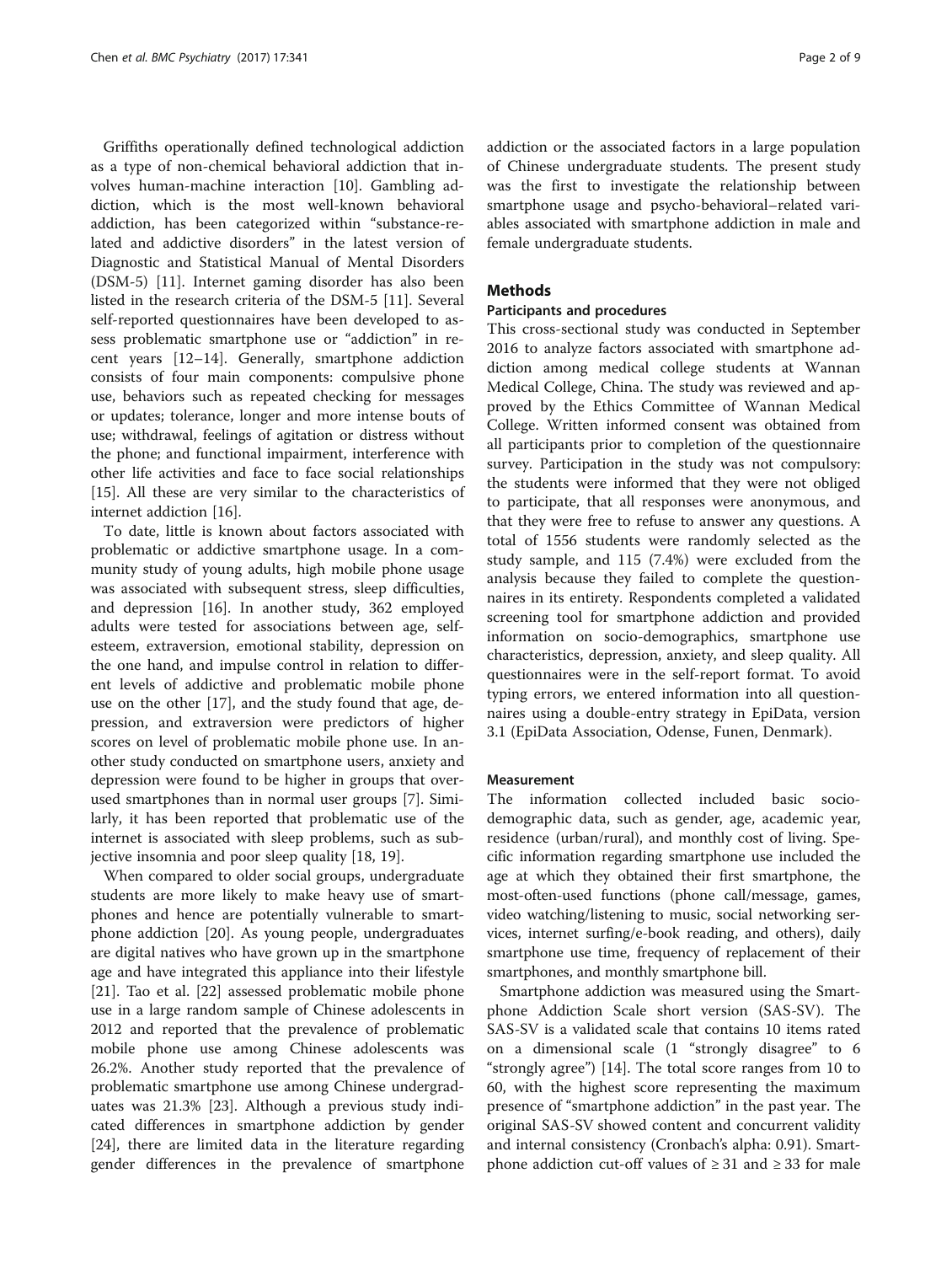and female participants, respectively, were applied as suggested by Kwon et al. [\[14\]](#page-7-0).

Anxiety symptoms were measured with the 20-item Self-Rating Anxiety Scale (SAS) developed by Zung [[25\]](#page-8-0). A Chinese version of the SAS was used in the present survey. The scale has been proven to correspond well with the assessment of anxiety and has been found to be reliable in epidemiological surveys of Chinese populations [[26, 27](#page-8-0)]. Each item contains four options that describe how often the respondents ha each feeling in the previous week on a four-point Likert scale ranging from "none or a little of the time (less than once day)" (coded as 1) to "most or all the time (5–7 days)" (coded as 4). The total score on the SAS was calculated, with higher scores indicating a higher degree of anxiety. According to previous studies of the Chinese population [[26, 27](#page-8-0)], anxiety was defined in this study by a total raw score above 40.

Depressive symptoms were measured with the 20-item Chinese version of the Center for Epidemiologic Studies Depression Scale (CES-D) [[28](#page-8-0)]. This scale is widely used for assessment of depressive symptoms in normal and clinical samples from different ages, genders, and nationalities [\[29](#page-8-0), [30\]](#page-8-0). Participants were asked to rate the occurrence of each symptom in the previous week on a scale ranging from 1 (rarely) to 4 (most of the time). Total scores ranged from 20 to 80, with higher scores indicating higher levels of depressive symptoms. Scores of 36 or higher are considered indicative of depression. The Chinese version of the CES-D exhibits high degrees of reliability and validity [\[31\]](#page-8-0).

Sleep quality was assessed using Pittsburgh Sleep Quality Index (PSQI) [[32](#page-8-0)], which is a widely used 19 item self-report questionnaire that measures subjective sleep quality. The 19 items are grouped into scores with seven components: subjective sleep quality, sleep latency, sleep duration, sleep efficiency, sleep disturbances, use of sleep medication, and daytime dysfunction. The scores of these components are added to a global PSQI score with a range of 0 to 21, with higher scores indicating worse sleep quality. PSQI scores above 5 were taken as abnormal. The Chinese version of PSQI developed by Liu et al. [[33](#page-8-0)] is widely used in different populations, and it has good reliability for assessment of undergraduate students [\[34, 35\]](#page-8-0).

# Statistical analysis

Descriptive analysis was used to examine the demographic and psychological behavior characteristics of the study participants. Univariate analysis by chi-square tests and multivariate analysis by binary logistic regression analysis were used to identify factors related to smartphone addiction in different genders. As suggested by Hosmer, Lemeshow and Sturdivant (2013, pages 89–94), variables that had a significance level of  $p < 0.20$  in the univariate analysis were considered potential factors for inclusion in the multivariate models [\[36](#page-8-0)]. Final multivariate models were determined by performing stepwise backward elimination to remove covariates not significant at the  $p < 0.05$  level. The adjusted odds ratios (ORs) and 95% confidence intervals (CIs) were reported. Data entry was done in Epi Info 3.1. The database was then exported to SPSS 20.0 (SPSS Inc., Chicago, IL, USA) for analysis. Values of  $p < 0.05$  were considered statistically significant.

# Results

# Gender-related differences in basic characteristics of the study participants

The final sample included 1441 undergraduate students. Out of the 1441 smartphone users, 696 (48.3%) were male, while 745 (51.7%) were female. They were aged 17– 26 years (mean age,  $19.72 \pm 1.43$  years). The results indicated that smartphone addiction was present in 429 (29.8%) of the 1441 participants, and the prevalence of smartphone addiction was 30.3% in males, and 29.3% in females. Table [1](#page-3-0) presents the gender differences in the basic characteristics of the study participants.

# Univariate analysis of factors associated with smartphone addiction between genders

Table [2](#page-4-0) presents the univariate analyses of potential factors related to smartphone addiction. Older age, playing of smartphone games, smartphone media applications, poor sleep quality, depression, and anxiety were associated with smartphone addiction in males. In females, older age, higher monthly cost for living, less use of phone calling/messaging, use of social networking service applications, poor sleep quality, depression, and anxiety were associated with smartphone addiction.

# Multivariate logistic analysis of factors associated with smartphone addiction

Multivariate binary logistic regression models were used to identify the factors associated with smartphone addiction in males and females, separately. For the 696 male students, the following variables were significant factors associated with smartphone addiction: smartphone games (aOR = 2.27; 95% CI: 1.17 – 4.42); PSQI (aOR = 3.19; 95% CI: 2.23 – 4.58); and SAS (aOR = 1.78; 95% CI: 1.09 – 2.89). For the 745 female students, the following variables were significant factors associated with smartphone addiction: multimedia applications (aOR = 2.22; 95% CI: 1.37 – 3.59); social networking applications  $(aOR = 2.63; 95\% CI: 1.81 - 3.81); PSQL (aOR = 2.12; 95\%$ CI: 1.50 – 2.99); SAS (aOR = 2.31; 95% CI: 1.18 – 4.51); and SDS ( $aOR = 1.84$ ; 95% CI:  $1.21 - 2.79$ ). The corresponding results are presented in Tables [3](#page-6-0) and [4](#page-6-0).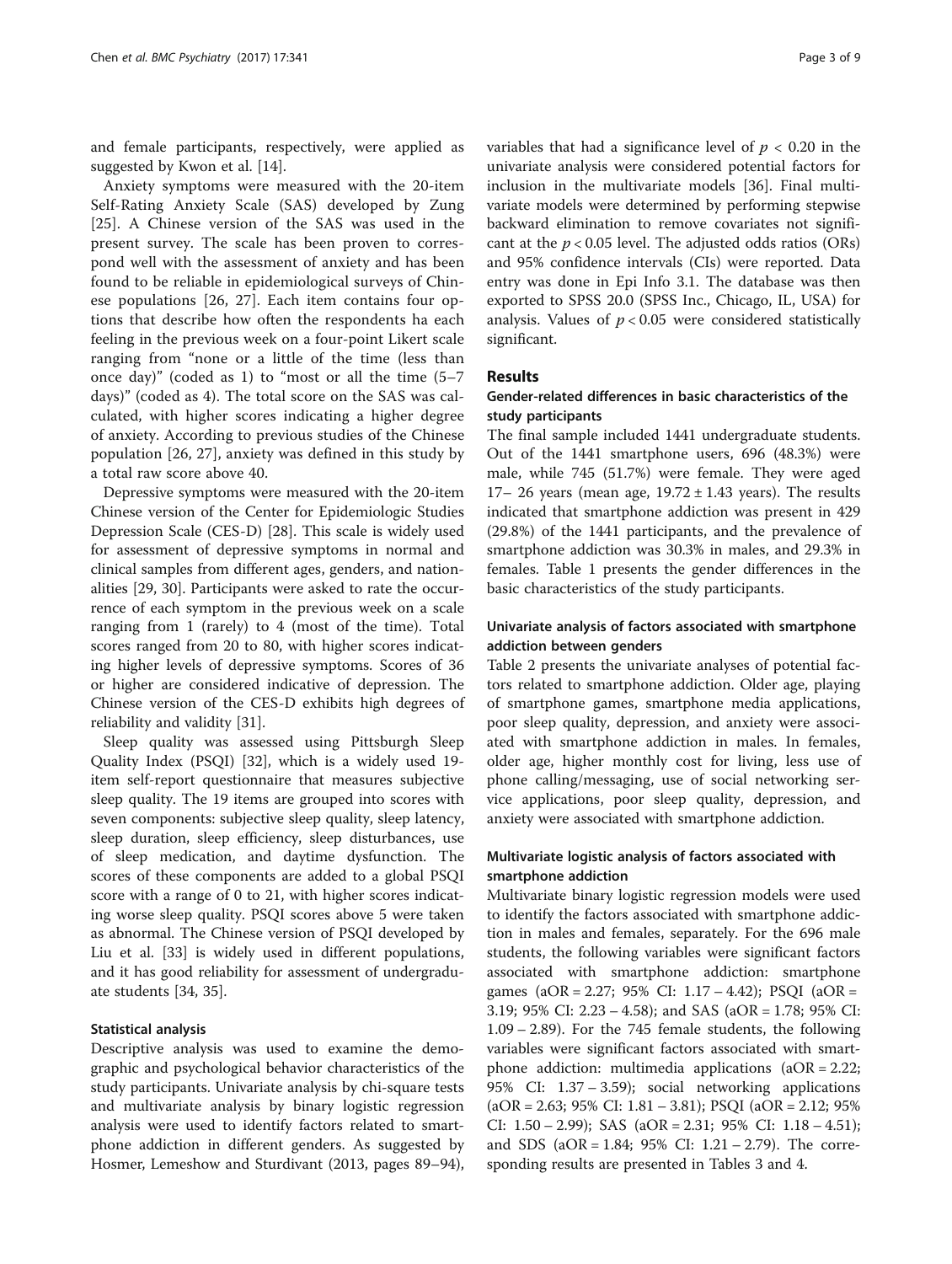<span id="page-3-0"></span>**Table 1** Basic gender differences in characteristics of the study participants [n (%)]

|                                                              | Total $(N = 1441)$ | Male $(n = 696)$ | Female $(n = 745)$ | $\overline{p}$ |
|--------------------------------------------------------------|--------------------|------------------|--------------------|----------------|
| Age (years)                                                  |                    |                  |                    |                |
| $\leq 19$                                                    | 664 (46.1)         | 306 (44.0)       | 358 (48.1)         | .120           |
| $\geq 20$                                                    | 777 (53.9)         | 390 (56.0)       | 387 (51.9)         |                |
| Residential source                                           |                    |                  |                    |                |
| Rural                                                        | 928 (64.4)         | 469 (67.4)       | 459 (61.6)         | .022           |
| Urban                                                        | 513 (35.6)         | 227 (32.6)       | 286 (38.4)         |                |
| Monthly cost of living                                       |                    |                  |                    |                |
| $\leq 800$ RMB                                               | 494 (34.3)         | 212 (30.5)       | 282 (37.9)         | .008           |
| 800-1200 RBM                                                 | 714 (49.5)         | 371 (53.3)       | 343 (46.0)         |                |
| $\geq$ 1200 RMB                                              | 233 (16.2)         | 113 (16.2)       | 120 (16.1)         |                |
| Most personally relevant smartphone function                 |                    |                  |                    |                |
| Phone calls/Text message                                     | 505 (35.0)         | 235 (33.9)       | 270 (36.2)         | .000           |
| Smartphone gaming                                            | 60(4.2)            | 49 (7.0)         | 11(1.5)            |                |
| Multimedia applications (Watching videos/Listening to music) | 230 (16.0)         | 108 (15.4)       | 122 (16.3)         |                |
| Social networking services                                   | 483 (33.5)         | 208 (29.9)       | 275 (36.9)         |                |
| Internet surfing/reading                                     | 92 (6.4)           | 57(8.1)          | 35(4.7)            |                |
| Others                                                       | 71 (4.9)           | 39 (5.6)         | 32(4.3)            |                |
| Smart phone addiction                                        |                    |                  |                    |                |
| Negative                                                     | 1012 (70.2)        | 485 (69.7)       | 527 (70.7)         | .662           |
| Positive                                                     | 429 (29.8)         | 211 (30.3)       | 218 (29.3)         |                |
| Sleep quality                                                |                    |                  |                    |                |
| Good sleep quality                                           | 929 (64.5)         | 467 (67.1)       | 462 (62.0)         | .044           |
| Poor sleep quality                                           | 512 (35.5)         | 229 (32.9)       | 283 (38.0)         |                |
| Anxiety                                                      |                    |                  |                    |                |
| Negative                                                     | 1301 (90.3)        | 607 (87.2)       | 694 (93.2)         | .000           |
| Positive                                                     | 140 (9.7)          | 89 (12.8)        | 51 (6.8)           |                |
| Depressive                                                   |                    |                  |                    |                |
| Negative                                                     | 1076 (74.7)        | 501 (72.0)       | 575 (77.2)         | .023           |
| Positive                                                     | 365 (25.3)         | 195 (28.0)       | 170 (22.8)         |                |

# **Discussion**

The prevalence of smartphone addiction in this study (29.8%), as measured with the same SAS, was higher than that in previous studies conducted in South Korea [[14\]](#page-7-0) and in Western Europe [\[37](#page-8-0), [38\]](#page-8-0). The prevalence of smartphone addiction in junior high school students in South Korea was 24.8% [\[14](#page-7-0)], while the prevalence rates of smartphone addiction in university students and staff in Spain and Belgium were 12.8% and 21.5%, respectively [[37\]](#page-8-0). The prevalence of smartphone addiction in a sample from a Swiss vocational school was 16.9% [[38\]](#page-8-0). Measurements carried out with different scales in a study in China showed that the prevalence of smartphoneassociated problems in undergraduates was 21.3% [\[23](#page-7-0)]. Another study reported a 26.2% prevalence level among Chinese adolescents [[22](#page-7-0)], while a 19.1% prevalence has been linked to high-risk smartphone users among

Chinese international students in Korea [[39\]](#page-8-0). These discrepancies could be due to the different instruments and classification methods used, and also differences among the participants in the different studies. Yet, the high prevalence rate identified in the current study is an indication of potential public health concern posed by smartphone use among students at the medical college studied.

The results of this study showed no significant gender differences in the prevalence of smartphone addiction (30.3% in males, 29.3% in females,  $p > 0.05$ ). This is similar to the results obtained in some previous investigations [\[8](#page-7-0)]. However, some studies have reported that female participants have a higher prevalence of smartphone addiction than males [[7](#page-7-0), [24](#page-7-0), [40](#page-8-0)]. A study conducted in South Korea suggested that the female participants were more aware of their addiction based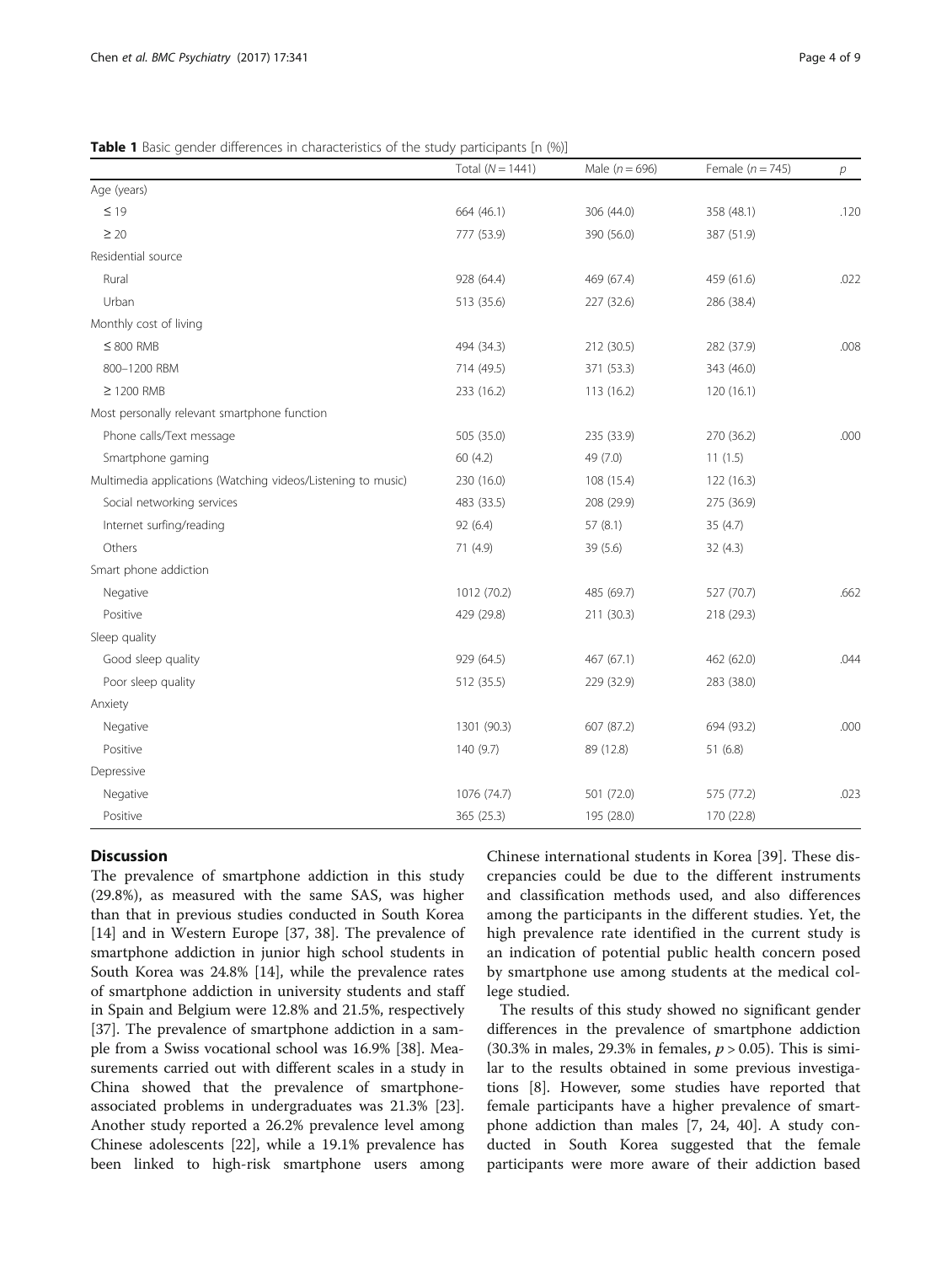|                            | Males                                                        |                                  |                     |          | Females                          |                                  |                     |            |
|----------------------------|--------------------------------------------------------------|----------------------------------|---------------------|----------|----------------------------------|----------------------------------|---------------------|------------|
|                            | Smartphone addiction<br>positive                             | Smartphone addiction<br>negative | OR (95% CI)         | $\sigma$ | Smartphone addiction<br>positive | Smartphone addiction<br>negative | OR (95% CI)         | $\sigma$   |
| Age (years)                |                                                              |                                  |                     |          |                                  |                                  |                     |            |
| $\frac{6}{19}$             | 80(26.1)                                                     | 226(73.9)                        | Ref.                |          | 92(25.7)                         | 266(74.3)                        | Ref.                |            |
| $\geq 20$                  | 131(33.6)                                                    | 259(66.4)                        | 1.43 (1.03-1.99)    | .034     | 126(32.6)                        | 261(67.4)                        | 1.40 (1.02-1.92)    | <b>DHO</b> |
| Residential source         |                                                              |                                  |                     |          |                                  |                                  |                     |            |
| Rural                      | 141(30.1)                                                    | 328(69.9)                        | Ref.                |          | 127(27.7)                        | 332(72.3)                        | Ref.                |            |
| Urban                      | 70(30.8)                                                     | 157(69.2)                        | $1.04(0.74 - 1.46)$ | 835      | 91(31.8)                         | 195(68.2)                        | 1.22 (0.88-1.68)    | 226        |
| Monthly cost for living    |                                                              |                                  |                     |          |                                  |                                  |                     |            |
| $\leq 800$ RMB             | 60(28.3)                                                     | 152(71.7)                        | Ref.                |          | 74(26.2)                         | 208(73.8)                        | Ref.                |            |
| 800-1200 RBM               | 109(29.4)                                                    | 262(70.6)                        | $1.05(0.73 - 1.53)$ | 783      | 96(28.0)                         | 247(72.0)                        | 1.09 (0.77-1.56)    | 625        |
| $\geq$ 1200 RMB            | 42(37.2)                                                     | 71(62.8)                         | 1.50 (0.92-2.43)    | 101      | 48(40.0)                         | 72(60.0)                         | 1.87 (1.19-2.94)    | .006       |
| Phone calls/Text message   |                                                              |                                  |                     |          |                                  |                                  |                     |            |
| Not main function          | 144(31.2)                                                    | 317(68.8)                        | Ref.                |          | 163(34.3)                        | 312(65.7)                        | Ref.                |            |
| Main function              | 67(28.5)                                                     | 168(71.5)                        | 0.88 (0.62-1.24)    | 459      | 55(20.4)                         | 215(79.6)                        | 0.49 (0.35-0.70)    | 000        |
| Smartphone gaming          |                                                              |                                  |                     |          |                                  |                                  |                     |            |
| Not main function          | 188(29.1)                                                    | 459(70.9)                        | Ref.                |          | 216(29.4)                        | 518(70.6)                        | Ref.                |            |
| Main function              | 23(46.9)                                                     | 26(53.1)                         | 2.16 (1.20-3.88)    | 009      | 2(18.2)                          | 9(81.8)                          | 0.53 (0.11-2.49)    | 631        |
|                            | Multimedia applications (Watching videos/Listening to music) |                                  |                     |          |                                  |                                  |                     |            |
| Not main function          | 189(32.1)                                                    | 399(67.9)                        | Ref.                |          | 174(27.9)                        | 449(72.1)                        | Ref.                |            |
| Main function              | 22(20.4)                                                     | 86(79.6)                         | 0.54 (0.33-0.89)    | 014      | 44(36.1)                         | 78(63.9)                         | $1.46(0.97 - 2.19)$ | .071       |
| Social networking services |                                                              |                                  |                     |          |                                  |                                  |                     |            |
| Not main function          | 139(28.5)                                                    | 349(71.5)                        | Ref.                |          | 109(23.2)                        | 361(76.8)                        | Ref.                |            |
| Main function              | 72(34.6)                                                     | 136(65.4)                        | 1.33 (0.94-1.88)    | 107      | 109(39.6)                        | 166(60.4)                        | 2.18 (1.58-3.00)    | .000       |
| Internet surfing/reading   |                                                              |                                  |                     |          |                                  |                                  |                     |            |
| Not main function          | (0.1398)                                                     | 441(69.0)                        | Ref.                |          | 211(29.7)                        | 499(70.3)                        | Ref.                |            |
| Main function              | 13(22.8)                                                     | 44(77.2)                         | 0.66 (0.35-1.25)    | .198     | 7(20.0)                          | 28(80.0)                         | 0.59 (0.25-1.38)    | 217        |
| Others                     |                                                              |                                  |                     |          |                                  |                                  |                     |            |
| Not main function          | 200(30.4)                                                    | 457(69.6)                        | Ref.                |          | 211(29.6)                        | 502(70.4)                        | Ref.                |            |
| Main function              | 11(28.2)                                                     | 28(71.8)                         | 0.90 (0.44-1.84)    | .768     | 7(21.9)                          | 25(78.1)                         | $0.67(0.28 - 1.56)$ | 348        |

<span id="page-4-0"></span>Chen et al. BMC Psychiatry (2017) 17:341 Page 5 of 9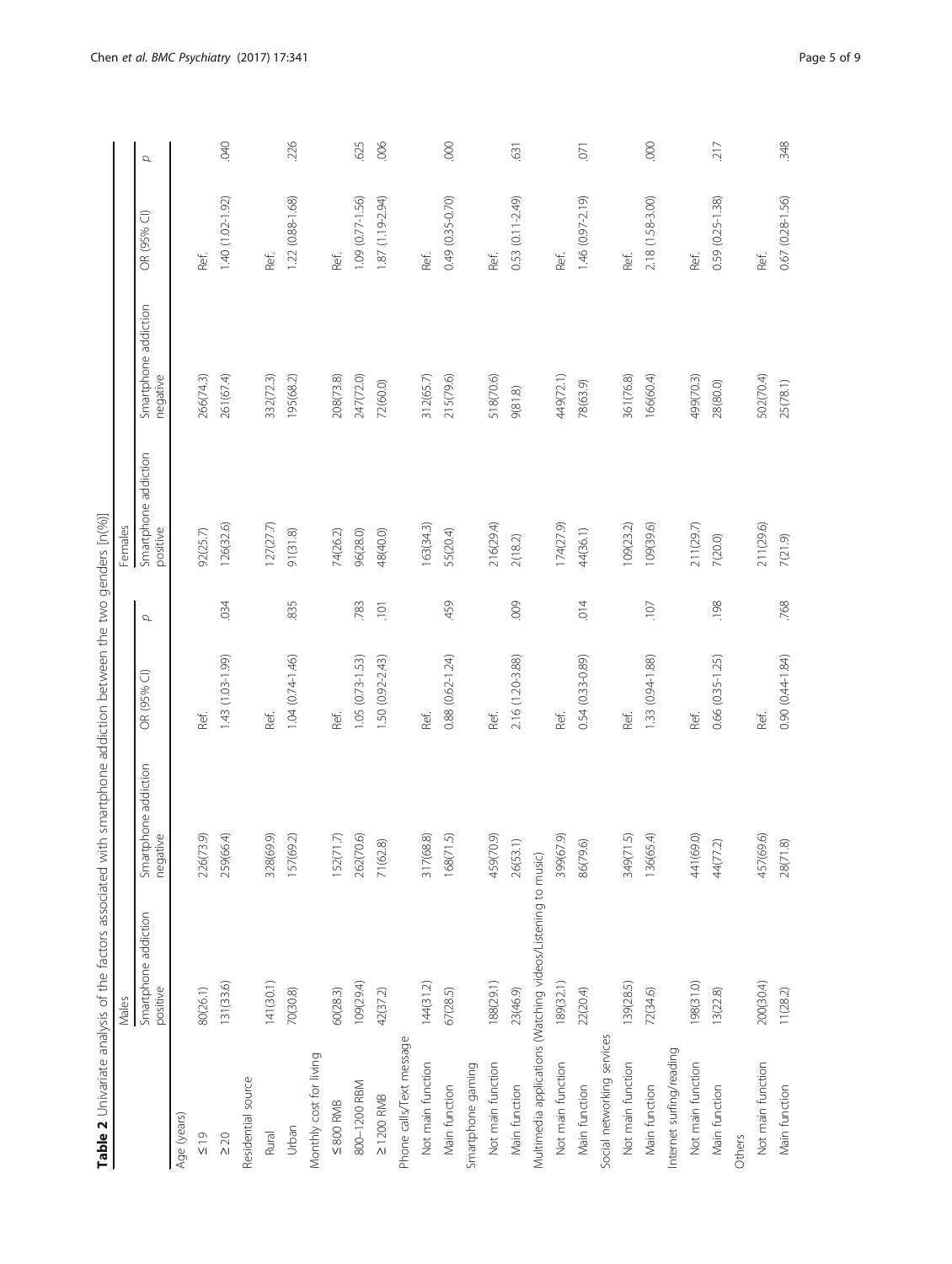| ١                                                                                                   |
|-----------------------------------------------------------------------------------------------------|
| l                                                                                                   |
|                                                                                                     |
| ļ                                                                                                   |
|                                                                                                     |
|                                                                                                     |
| ζ                                                                                                   |
|                                                                                                     |
| ׇ֚֬֓֡                                                                                               |
|                                                                                                     |
|                                                                                                     |
|                                                                                                     |
|                                                                                                     |
| j<br>1<br>֖֖֖֪ׅ֪ׅ֪ׅ֪֪ׅ֚֚֚֚֚֚֚֚֚֚֚֚֚֚֚֚֚֚֚֡֝֝֝֝֝֝֝֬֝֬֝֓                                              |
|                                                                                                     |
|                                                                                                     |
| Ì                                                                                                   |
|                                                                                                     |
| ֖֖֖֖ׅׅ֖ׅׅ֪֪ׅ֖֧ׅ֖֧֚֚֚֚֚֚֚֚֚֚֚֚֚֚֚֚֚֚֚֚֚֚֚֡֬֝֝֝֝֝                                                     |
|                                                                                                     |
| $\overline{ }$                                                                                      |
|                                                                                                     |
|                                                                                                     |
| ļ                                                                                                   |
| うりこ<br>j<br>1<br>1                                                                                  |
| ļ<br>ī                                                                                              |
|                                                                                                     |
| $\frac{1}{2}$                                                                                       |
|                                                                                                     |
| ١                                                                                                   |
| )<br>I                                                                                              |
|                                                                                                     |
| l                                                                                                   |
|                                                                                                     |
| ī                                                                                                   |
| ۱                                                                                                   |
|                                                                                                     |
| l                                                                                                   |
|                                                                                                     |
| l                                                                                                   |
|                                                                                                     |
| i                                                                                                   |
| i                                                                                                   |
| ١                                                                                                   |
| ł                                                                                                   |
|                                                                                                     |
|                                                                                                     |
|                                                                                                     |
| りりり                                                                                                 |
| i                                                                                                   |
|                                                                                                     |
|                                                                                                     |
| ł<br>١<br>ï<br>j                                                                                    |
| j<br>ř                                                                                              |
|                                                                                                     |
| ĉ<br>١                                                                                              |
|                                                                                                     |
| ֬֕֜<br>ï                                                                                            |
|                                                                                                     |
| 1<br>j                                                                                              |
| ļ                                                                                                   |
|                                                                                                     |
|                                                                                                     |
|                                                                                                     |
|                                                                                                     |
|                                                                                                     |
| ł<br>į                                                                                              |
| I                                                                                                   |
| j                                                                                                   |
| $\ddot{\phantom{a}}$<br>$\frac{1}{2}$                                                               |
| j                                                                                                   |
| $\ddot{\phantom{0}}$<br>ī                                                                           |
| ś<br>$\equiv$                                                                                       |
| $\overline{a}$                                                                                      |
|                                                                                                     |
| ı                                                                                                   |
| able 2                                                                                              |
|                                                                                                     |
| ֧֧֖֧֧ׅ֧֦֧֧֧ׅ֧֦֧֧֧֧֧֦֧֧֧֧֧֧֧֧֧֧֧֧֧֧֚֚֚֚֚֚֚֚֚֚֚֚֚֚֚֚֚֚֚֚֚֝֝֬֝֓֝֬֝֬֝֓֝֬֜֝֬֝֬֝֬֝֬֝֬֝֬֝֬֝֬֝֬֝֬֝֬֝֬֝֬֝֬֝֬ |
| I                                                                                                   |
|                                                                                                     |

|                    | Males                            |                                  |                  |      | Females                          |                                  |                  |      |
|--------------------|----------------------------------|----------------------------------|------------------|------|----------------------------------|----------------------------------|------------------|------|
|                    | Smartphone addiction<br>positive | Smartphone addiction<br>negative | OR (95% CI)      |      | Smartphone addiction<br>positive | Smartphone addiction<br>negative | OR (95% CI)      | σ    |
| sleep quality      |                                  |                                  |                  |      |                                  |                                  |                  |      |
| Good sleep quality | 98(21.0)                         | 369(79.0)                        | Ref.             |      | 98(21.2)                         | 364(78.8)                        | Ref.             |      |
| Poor sleep quality | 13(49.3)                         | 16(50.7)                         | 3.67 (2.61-5.16) | 000. | 120(42.4)                        | 163(57.6)                        | 2.73 (1.98-3.78) | 000. |
| Anxiety            |                                  |                                  |                  |      |                                  |                                  |                  |      |
| Negative           | 165(27.2)                        | 442(72.8)                        | Ref.             |      | 187(26.9)                        | 507(73.1)                        | Ref.             |      |
| Positive           | 46(51.7)                         | 43(48.3)                         | 287 (1.82-4.51)  | 000. | 31(60.8)                         | 20(39.2)                         | 4.20 (2.34-7.56) | 000. |
| Depressive         |                                  |                                  |                  |      |                                  |                                  |                  |      |
| Negative           | 27(25.3)                         | 374(74.7)                        | Ref.             |      | 142(24.7)                        | 433(75.3)                        | Ref.             |      |
| Positive           | 84(43.1)                         | 11(56.9)                         | 2.23 (1.57-3.16) | 000  | 76(44.7)                         | 94(55.3)                         | 2.47 (1.73-3.52) | 000  |
|                    |                                  |                                  |                  |      |                                  |                                  |                  |      |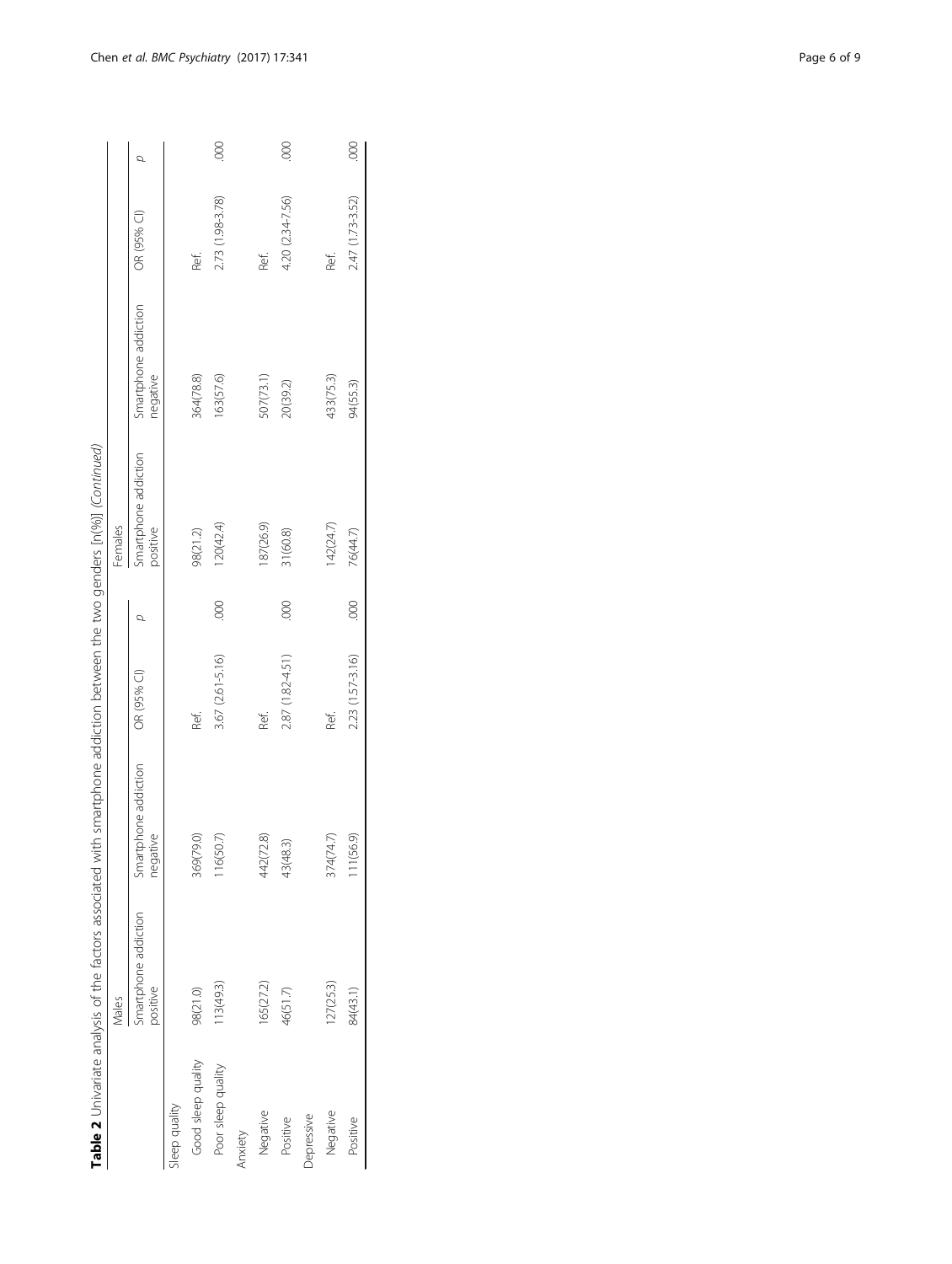|                                                                                  | aOR (95% CI)     |      |
|----------------------------------------------------------------------------------|------------------|------|
| Main function is smartphone gaming (vs. main function is not smart phone gaming) | 2.27 (1.17-4.42) | .015 |
| Poor sleep quality (vs. good sleep quality)                                      | 3.19 (2.23-4.58) | .000 |
| Anxiety positive (vs. anxiety negative)                                          | 1.78 (1.09-2.89) | .020 |

<span id="page-6-0"></span>Table 3 Multivariate logistic analysis of factors associated with smartphone addiction in males

Notes: aOR djusted Odds Ratio, CI Confidence Interval. Multivariate binary logistic regression model adjusted for age, residential, and monthly cost

on their higher self-reporting scores [[41\]](#page-8-0). Indeed, Demirci reported that the mean SAS score of female students was significantly higher than that of male students [\[7](#page-7-0)]. In the present study, how smartphones were used differed between the two genders. Male students were more likely to play games, watch mobile phone videos, and listen to music, whereas female students were more inclined to use the mobile phone communication functions and social networking services. A study carried out by Roberts et al. [[42](#page-8-0)] found that the most problematic applications are voice calls, text messages, and social networks. For females, the cell phone is a means of social contact, in which messaging and social networks play prominent roles, while for males, a more diversified type of usage was observed, involving text messages, voice conversations, and gaming applications [[24](#page-7-0)]. There is still a need for further studies to unravel the inconsistent prevalence of smartphone addiction in males and females.

There was some evidence that smartphone overuse was associated with various psychological and behavioral problems, such as depression, anxiety, and sleep disturbance. However, the nature of the association was unclear. Smartphone use could function as an experiential avoidance strategy to deflect aversive emotional content [\[43](#page-8-0)]. It has been found that depressed individuals use their smartphones as a coping strategy to deal with their negative emotions [\[6\]](#page-7-0). However, other evidence suggests that excessive smartphone use can trigger psychopathology and sleep disturbances [\[17,](#page-7-0) [44](#page-8-0)]. Excessive smartphone use at night could keep one up late, thus impairing sleep and influencing stress and depression [[44](#page-8-0)]. It has been reported that smartphone overuse may lead to depression and/or anxiety, which can in turn result in sleep problems [[7](#page-7-0)]. Other evidence suggests a bidirectional relationship, whereby excessive smartphone use drives psychopathology, and psychopathology further drives problematic use

[[45](#page-8-0), [46\]](#page-8-0). The findings of the present study are consistent with those of previous studies with respect to the over-use of smartphones and its relationship to depression, anxiety, and poor sleep quality.

In the present study, some smartphone applications and psycho-behavioral factors were associated with smartphone addiction. Playing smartphone games was a predictor of smartphone addiction for males, whereas use of multimedia and social networking applications were predictors for females. Although the gender difference may only reflect preferences for smartphone apps, the findings indicate the need for gender-targeted prevention and intervention strategies to reduce smartphone addiction. Regarding psycho-behavioral factors, poor sleep quality and anxiety were associated with smartphone addiction in both males and females, but depression was only related in females. It is probable that depression was more prevalent in female students than male students in the present study, as the gender imbalance in depression is described as one of the most robust findings in epidemiological research [[47\]](#page-8-0). Biological and psychosocial factors are proposed to justify the more common onset of depression in females. The effect of sex steroids on the maturating hypothalamicpituitary-adrenal axis might increase female sensitivity to stress, whereas androgens appear to play a protective role in males [[48\]](#page-8-0). Psychosocial factors include gender differences in stress coping, gender-specific expectations and differences in social cognitive function, with females presenting a greater sensitivity to rejection [\[49](#page-8-0)].

Despite the large sample size, the present study has several limitations that should be taken into consideration when interpreting the results. First, the data were cross-sectional, which limits the ability to draw causal inferences, particularly those concerning direction of association between smartphone addiction and risk factors

Table 4 Multivariate logistic analysis of factors associated with smartphone addiction in females

|                                                                                                   | aOR (95% CI)      |      |
|---------------------------------------------------------------------------------------------------|-------------------|------|
| Main function is multimedia applications (vs. main function is not multimedia applications)       | 2.22 (1.37-3.59)  | .001 |
| Main function is social networking services (vs. main function is not social networking services) | 2.63 (1.81-3.81)  | .000 |
| Poor sleep quality (vs. good sleep quality)                                                       | 2.12 (1.50-2.99)  | .000 |
| Anxiety positive (vs. anxiety negative)                                                           | $2.31(1.18-4.51)$ | .015 |
| Depressive positive (vs. depressive negative)                                                     | 1.84 (1.21-2.79)  | .004 |

Notes: aOR Adjusted Odds Ratio, CI Confidence Interval. Multivariate binary logistic regression model adjusted for age, residential, and monthly cost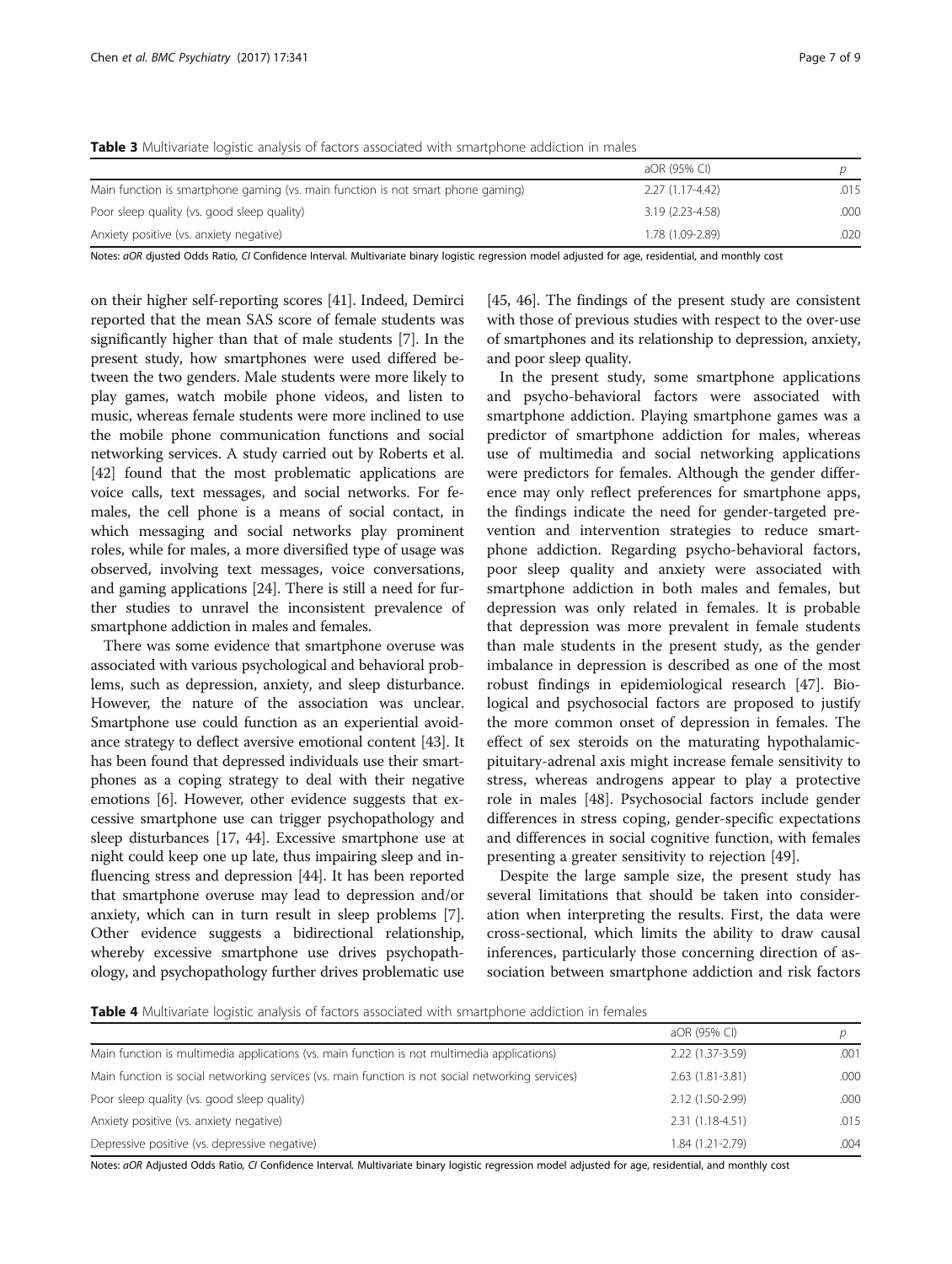<span id="page-7-0"></span>of psychological behavior. A second limitation is the fact that the participants were all medical college students; this may limit the generalization of the present results to other at-risk groups. Thirdly, functional impairments such as blurred vision and pain in the wrists or necks of participants were not investigated here. Thus, generalizing these results to a clinical setting might prove difficult. Lastly, there may be risks and protective factors beyond those measured in the present study, some of which may drive overlap between the measured variables.

# Conclusions

The present study found widespread smartphone addiction among medical college students, which suggests that smartphone addiction has become a public health issue in China. The study also found that playing games on smartphones predicted addiction for male students, whereas uses of multimedia and social networking applications were predictors for females. This study suggests that smartphone addiction may result in psychological and behavioral problems, such as depression, anxiety, and poor sleep quality, and females who scored at the addiction level were more likely to be depressed than males. Considering the gender differences in smartphone addiction highlighted by the present study, targeted prevention and intervention strategies based on a multi-component strategy to reduce this behavioral problem are recommended.

### Acknowledgements

Not applicable.

#### Funding

This study was supported by the Key Project of Education Department of Anhui Province (SK2016A0946). The funders had no role in the design of the study nor the collection, analysis, and interpretation of data, decision to publish, or preparation of the manuscript.

#### Availability of data and materials

The datasets during and/or analyzed during the current study are available from the corresponding author upon reasonable request.

#### Authors' contributions

BFC and YJC designed the study and wrote the protocol. XY and LLW managed the summaries of previous related work. SSD undertook the statistical analysis and wrote the first draft of the manuscript. LD participated in critical revision of manuscript drafts. All authors contributed to and approved the final manuscript.

### Ethics approval and consent to participate

The study was reviewed and approved by the Ethics Committee of Wannan Medical College, China. All participants were informed of the purpose of the study and gave their oral consent before the investigation.

#### Consent for publication

Not applicable.

#### Competing interests

The authors declare they have no competing interests.

#### Publisher's Note

Springer Nature remains neutral with regard to jurisdictional claims in published maps and institutional affiliations.

Received: 23 March 2017 Accepted: 2 October 2017 Published online: 10 October 2017

#### References

- 1. China Internet Network Information Center. China's 39th statistical report on internet development. In: official statistics for internet development 2016. [http://cnnic.cn/hlwfzyj/hlwxzbg/hlwtjbg/201701/P020170123364672657408.](http://cnnic.cn/hlwfzyj/hlwxzbg/hlwtjbg/201701/P020170123364672657408.pdf) [pdf](http://cnnic.cn/hlwfzyj/hlwxzbg/hlwtjbg/201701/P020170123364672657408.pdf). Accessed 15 Jan 2017.
- 2. Clayton RB, Leshner G, Almond A. The extended iSelf: the impact of iPhone separation on cognition, emotion, and. Physiology. 2015;20(2):119–35.
- 3. Cheever NA, Rosen LD, Carrier LM, Chavez A. Out of sight is not out of mind: the impact of restricting wireless mobile device use on anxiety levels among low, moderate and high users. Comput Hum Behav. 2014;37(37):290–7.
- 4. Cazzulino F, Burke RV, Muller V, Arbogast H, Upperman JS. Cell phones and young drivers: a systematic review regarding the association between psychological factors and prevention. Traffic Inj Prev. 2014;15(3):234–42.
- 5. Demirci K, Akgonul M, Akpinar A. Relationship of smartphone use severity with sleep quality, depression, and anxiety in university students. J Behav Addict. 2015;4(2):85–92.
- 6. Kim J, Seo M, David P. Alleviating depression only to become problematic mobile phone users: can face-to-face communication be the antidote? Comput Hum Behav. 2015;51(PA):440–7.
- 7. Demirci K, Akgönül M, Akpinar A. Relationship of smartphone use severity with sleep quality, depression, and anxiety in university students. J Behav Addict. 2015;4(2):85–92.
- 8. Kwon M, Lee JY, Won WY, Park JW, Min JA, Hahn C, Gu X, Choi JH, Kim DJ. Development and validation of a smartphone addiction scale (SAS). PLoS One. 2013;8(2):e56936.
- 9. Kuss DJ, Griffiths MD, Karila L, Billieux J. Internet addiction: a systematic review of epidemiological research for the last decade. Curr Pharm Des. 2014;20(25):4026–52.
- 10. Griffiths M. Gambling on the internet: a brief note. J Gambl Stud. 1996;12(4):471–3.
- 11. Washington DC. APA: diagnostic and statistical manual of mental disorders. 5th ed; 2013.
- 12. Lin YH, Pan YC, Lin SH, Chen SH. Development of short-form and screening cutoff point of the Smartphone Addiction Inventory (SPAI-SF). Int J Methods Psychiatr Res. 2017;26(2):e1525.
- 13. Foerster M, Roser K, Schoeni A, Röösli M. Problematic mobile phone use in adolescents: derivation of a short scale MPPUS-10. Int J Public Health. 2015;60(2):277–86.
- 14. Kwon M, Kim D, Cho H, Yang S. The Smartphone addiction scale: development and validation of a short version for adolescents. PLoS One. 2013;8(12):e83558.
- 15. Lin YH, Chiang CL, Lin PH, Chang LR, Ko CH, Lee YH, Lin SH. Proposed diagnostic criteria for Smartphone addiction. PLoS One. 2016;11(11):e163010.
- 16. Block JJ. Issues for DSM-V: internet addiction. Am J Psychiatry. 2008;165(3):306–7.
- 17. Thomee S, Harenstam A, Hagberg M. Mobile phone use and stress, sleep disturbances, and symptoms of depression among young adults–a prospective cohort study. BMC Public Health. 2011;11:66.
- 18. Mohammadbeigi A, Absari R, Valizadeh F, Saadati M, Sharifimoghadam S, Ahmadi A, Mokhtari M, Ansari H. Sleep quality in medical students; the impact of over-use of mobile cell-phone and social networks. J Res Health Sci. 2016;16(1):46–50.
- 19. Lam LT. Risk factors of internet addiction and the health effect of internet addiction on adolescents: a systematic review of longitudinal and prospective studies. Curr Psychiatry Rep. 2014;16(11):508.
- 20. Smetaniuk P. A preliminary investigation into the prevalence and prediction of problematic cell phone use. J Behav Addict. 2014;3(1):41–53.
- 21. Haverila M. Cell phone usage and broad feature preferences: a study among Finnish undergraduate students. Telemat Inform. 2013;30(2):177–88.
- 22. Tao S, Wu X, Wan Y, Zhang S, Hao J, Tao F. Interactions of problematic mobile phone use and psychopathological symptoms with unintentional injuries: a school-based sample of Chinese adolescents. BMC Public Health. 2016;16:88.
- 23. Long J, Liu TQ, Liao YH, Qi C, He HY, Chen SB, Billieux J. Prevalence and correlates of problematic smartphone use in a large random sample of Chinese undergraduates. BMC Psychiatry. 2016;16(1):408.
- 24. De-Sola Gutiérrez J, Rodríguez De Fonseca F, Rubio G. Cell-phone addiction: a review. Front Psychiatry. 2016;7:175.